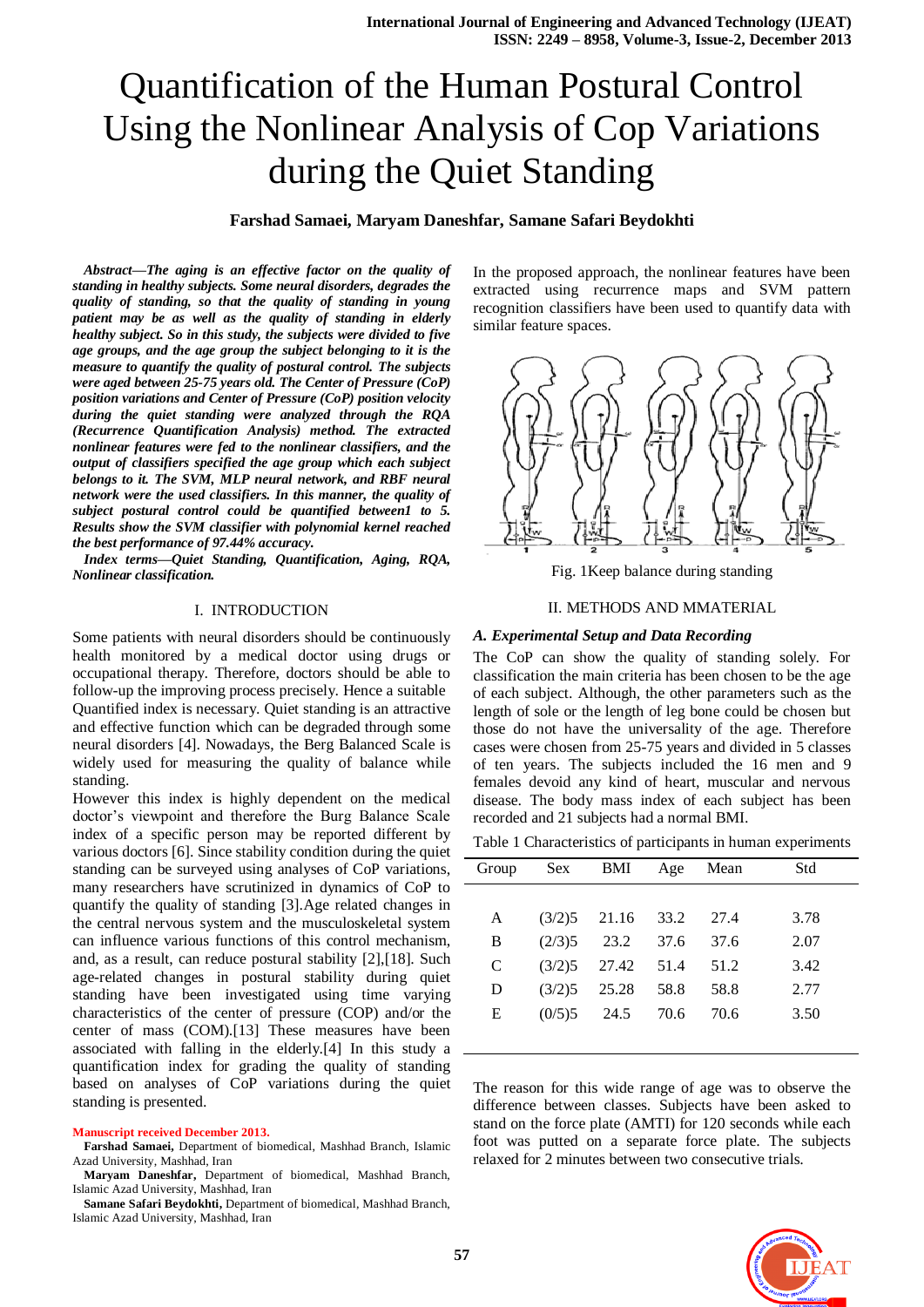## **Quantification of the Human Postural Control Using the Nonlinear Analysis of Cop Variations during the Quiet Standing**



Fig. 2Subject during the experiment on the force plate

The force plates each have 6 outputs containing 3 forces and 3 torques in the x, y and z directions have being recorded with 100Hz frequency sampling. The CoP variations in the anterior-posterior plane, was calculated as bellows:

 $CoP(A_P(L)) = (Mx1/Fz1)$  (1)

 $CoP(A \ P(R)) = (Mx2/Fz2)$  (2)

Where  $Mx_1$  and  $Mx_2$  represent the torque in the anteriorposterior direction and  $Fz_1$  and  $Fz_2$  represent the force in the vertical direction in the two force plates.

#### *B. Nonlinear Analysis of CoP*

Using these recurrence maps not only has the ability to visually revise the hidden patterns but also to quantify them and find the structure variations and also the similarity between different patterns in the datasets. This ability which is known as the recurrence map analysis after calculating the mean CoPwe have extracted linear and none linear features from the datasets. The feature extraction method for the nonlinear features is the recurrence map analysis which is a nonlinear method used for information analysis in dynamic systems. The nonlinear dynamic zone is a method where the variable variations are not time dependent but dependent on other variables. assume the system has d variables  $[x_1, x_2]$ ,…,xd], this relation produces a vector [x1 ,x2 ,…,xd]. In most physical and physiological systems it is only possible to measure one variable. Recurrence maps can be quantified using the recurrence quantification analysis features.

#### Recurrence Rate (RR)

This feature shows the recurrence points in the map as percentile and is related to the sum of correlations. For calculating this feature the black points of the recurrence map are counted.

$$
RR = \frac{1}{N^2} \sum_{i,j=1}^{N} R(i,j)
$$
 (3)

## Determinism (DET)

This feature shows the ratio of the points producing the diametrical lines to the whole points in the map. The diametrical lines are produced of two or more points connected in the diametrical direction.

$$
DET = \frac{\sum_{l=lmin}^{N} p(l) \ln p(l)}{\sum_{i,j=1}^{N} R(i,j)}
$$
(4)

#### Maximal Diagonal Line Length (Lmax)

This feature shows the length of the longest diametrical line and is calculated as followed:

$$
L_{\max} = \max\left(\{1_{i}; i=1...,N_{1}\}\right) \tag{5}
$$

Entropy (ENTR)

Entropy is a mathematical concept in quantifying nonlinear dynamics. Entropy is amount of disorder in a signal. We have calculated the entropy of the diametrical lines as followed:

$$
\sum_{l=lmin}^{N} p(l) \ln p(l) \tag{6}
$$

Laminarity (LAM)

To compute this feature the recurrence points in the vertical direction have been calculated as percentile.

$$
LAM = \frac{\sum_{V=Vmin}^{N} Vp(V)}{\sum_{V=1}^{N} VP(V)}\tag{7}
$$

Trapping time (TT)

The averages of the vertical lines have been calculated.

$$
TT = \frac{\sum_{V=Vmin}^{N} Vp(V)}{\sum_{V=Vmin}^{N} P(V)}\tag{8}
$$

## *C. Feature Selection*

A statistical analysis, T-Test, is used for feature selection. The T-Test statistical approach has been used to select the features which are significantly different between the five classes. The table 1 shows the result of T-Test. According to the computed p-values, the DET, entropy, TT, L and Lmax have been selected as the most appropriate features.

Table2. The results of T-test statistical analysis utilized for feature selection

| Feature     | P     |
|-------------|-------|
| <b>RR</b>   | 0.001 |
| <b>DET</b>  | 0.000 |
| L           | 0.000 |
| Lmax        | 0.024 |
| <b>ENTR</b> | 0.000 |
| LAM         | 0.026 |
| TT          | 0.251 |
| K           | 0.018 |
| S           | 0.036 |
| M           | 0.125 |
| <b>VAR</b>  | 0.763 |
| MF          | 0.017 |
|             |       |

#### *D. Quantification method*

For quantification of human posture balance quality, a grading strategy is design. In the designed strategy, at first using a classification methodology, the age group which each subject belongs to it, is specified. Then, the quality of subject postural control was graded between1 to 5, depending on the specified age group. The grade one shows the best quality and the grade five shows the worst quality.

#### III .RESULTS

#### *A. Classification based on feature analyses*

After feature selection, the best features were used for classification. In the other hand, the age group of each person was specified through computing the difference

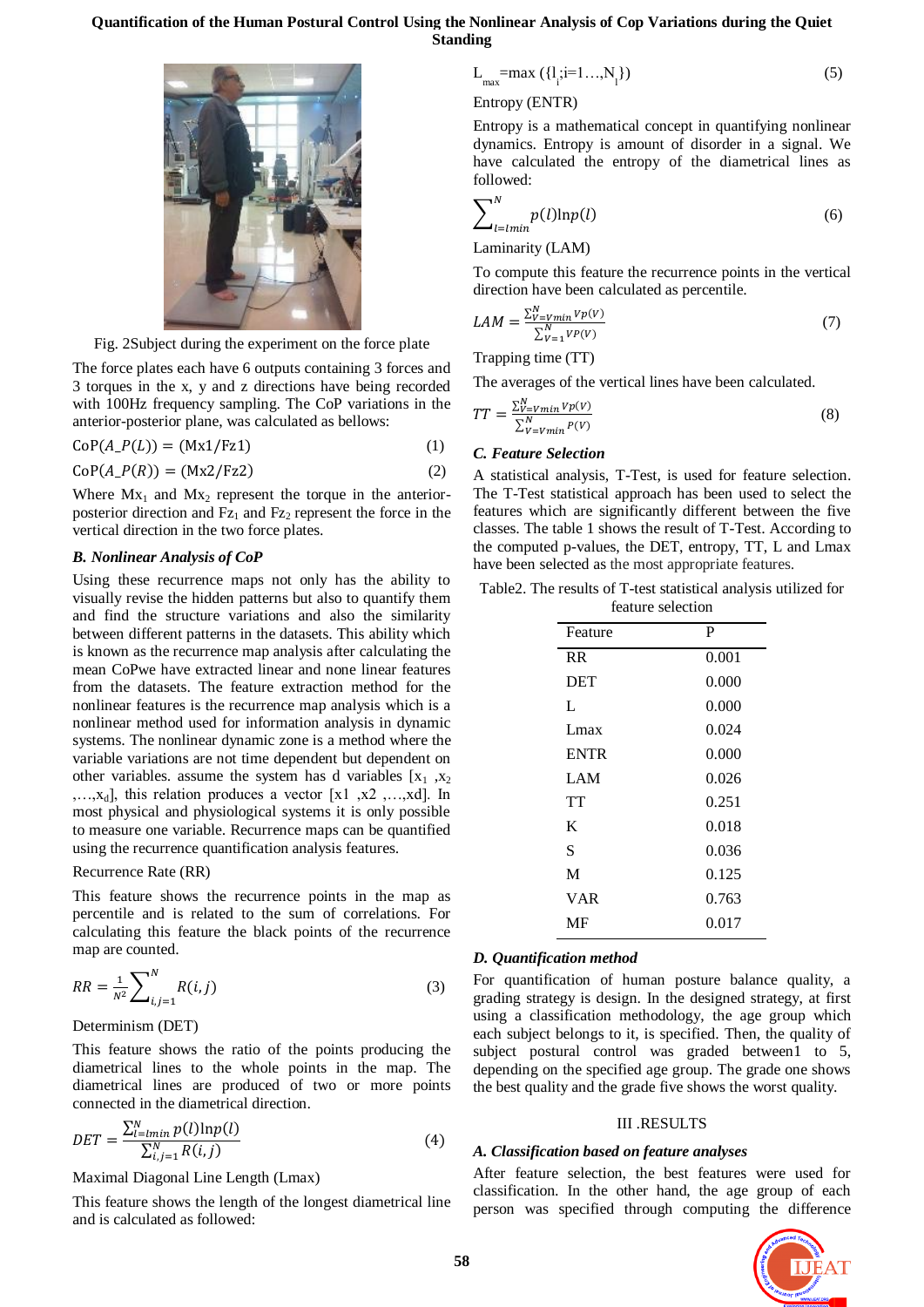between the computed selected feature and the obtained mean related to each selected feature and investigate if the calculated difference is less or more than the obtained standard deviation related to that selected feature. Table 3 shows the archived classification results based on selected feature analyses.

| Table3. The classification accuracies related to classification |
|-----------------------------------------------------------------|
| based on the analyses of selected features.                     |

| Feature     | Percent of | Percent of |  |
|-------------|------------|------------|--|
| selection   | accuracy   | accuracy   |  |
|             | Training   | Testing    |  |
| DET         | 81         | 80         |  |
| <b>ENTR</b> | 86         | 96         |  |
| TT          | 80         | 96         |  |
| L           | 98         | 88         |  |
| Lmax        | 98         | 80         |  |
|             |            |            |  |

#### *B. Classification using the classifiers*

After classification based on analyses of the selected features, for improvement of classification accuracy, the nonlinear features have been used. SVM's are very powerful kernel based classifiers which can be adjusted to be linear or nonlinear by only making changes in the kernel function. The main concept of SVM is mapping the data to a feature space in a manner to be able to classify the data with a hyper plane. The mapping is dependent on the selected kernel function, which the scalar outputs are mapped to the feature space. SVM's have the ability to reduce the structure risks. In this study, we have used the SVM (linear and polynomial), the RBF and the MLP neural networks as the classifiers and their performances were compared. The table 4 shows te achieved results.

Table 4. The classification accuracies related to classification using the classifiers.

| Group                       | <b>SVM</b> | <b>SVM</b>   | MLP   | <b>RBF</b> |
|-----------------------------|------------|--------------|-------|------------|
|                             | (linear)   | (polynomial) |       |            |
| A                           | 83.60      | 100.00       | 92.22 | 95.00      |
| B                           | 82.80      | 99.20        | 94.86 | 100.00     |
| $\mathcal{C}_{\mathcal{C}}$ | 86.00      | 93.60        | 93.00 | 91.70      |
| D                           | 84.20      | 95.20        | 95.40 | 92.30      |
| Е                           | 93.20      | 99.20        | 96.64 | 99.00      |
| Mean                        | 85.96      | 97.44        | 94.42 | 95.00      |

#### IV. CONCLUSION

In this research a new grading methodology has been presented to quantify the quality of human posture balance during the quiet standing. The proposed methodology was based on nonlinear analyses of CoP variations through the RQA approach. Depending on the age group which the person classified in it, a specific grade, between1 to 5, is assigned. So, the accuracy of grading is significantly related to accuracy of classification. According to the results the best classification performance has been archived is related to the SVM classifier using the polynomial with mean classification accuracy as 97.44%. These promising result can be certify the performance of proposed quantification method. In the next step, the performance of proposed quantification methodology must be confirmed through the grading of standing quality in persons with neural disorder.

### ACKNOWLEDGMENT

This work was supported by Neuromuscular Control Lab, biomedical department, Islamic Azad University, Mashhad branch, and also supported sport science research center of mashhad.

#### REFERENCES

- [1] Popovic, D,Feedback Controller for Regulating the Active Albert H. Vette, K.M. Ankle Torque During Quiet Stance. Ieee transactions on neural systems and rehabilitation engineering, vol. 15, No. 2, june 2007, 2007.
- [2] Vettea, K.M., Posturographic measures in Albert H. healthy young adultsdurin quiet sitting in comparison with quiet standing. Elsevier,Medical Engineering & Physics 32 (2010) 32–38, 2010
- [3] Benoi^tSeigle, S.R., Dynamica structure of center of pressure fluctuations in elderly people. Elsevier,Gait& Posture 30 (2009) 223–226, 2009.
- [4] Kei Masani , A.H.V., Larger center of pressure minus center of gravity in the elderly induces larger body acceleration during quiet standing. Elsevier,Neuroscience Letters 422 (2007) 202–206, 2007
- [5] Patrick D. Neuls, Usefulness of the Berg Balance Scale to Predict Falls in the Elderly, Journal of GERIATRIC Physical Therapy,2011.
- [6] Elizabeth T. Hsiao-Weckslera, K.K., Predicting the dynamic postural control response from quiet-stance behavior in elderly adults. Elsevier,Journal of Biomechanics 36 (2003) 1327–1333, 2003
- [7] F.M.Birleanua,C.Gervasie,On The Recurrence Plot Analysis Method Behavior Under Scaling Transform,2011 IEEE Workshop on Statistical signal Processing,2011.
- [8] Feuerbach and T.M.L.a.J.W. Mark D Grabiner, Converting Chattecx Balance System Vertical Reaction. jornal of the american physical therapy association, 1993.
- [9] D A Winter, human balance and posture control, Gait&Posture: 1995; Vol. 3: 193-214, December
- [10] Helene Corriveau, R.H., Michel Raˆıche, Postural stability in the elderly: empirical confirmation of a theoretical model. Elsevier,Archives of Gerontology and Geriatrics 39 (2004) 163–177, 2004.
- [11] Katerina Stambolieva, Fractal properties of postural sway during quiet stance with changed visual and proprioceptive inputs, J PhysiolSci (2011) 61:123–130.
- [12] ItshakMelzer a, I.K.a., Lars I.E. Oddsson, A retrospective analysis of balance control parameters in elderly fallers and non-fallers. Elsevier,Clinical Biomechanics 25 (2010) 984–988, 2010.
- [13] J.Griskevicius,E.J,Evaluation of human postural balance in quiet standing by direct measurement of human body center of mass acceleration. Jornal Of Vibro enginnering,2009.
- [14] Jacques Vaillant, N.V., Effect of manipulation of the feet and ankles on postural control in elderly adults. elsevier,Brain Research Bulletin 75 (2008) 18–22, 2008.
- [15] Jeong-Jung Kim, T.-Y.C.a.J.-J.L., Falling Avoidance of Biped Robot using State Classification. Proceedings of 2008 IEEE International Conference on Mechatronics and Automation, 2008.
- [16] Joseph,p.Zbilut,C.L, Recurrence Quantification Analysis. Wiley Encyclopedia of Biomedical Engineering,2006.
- [17] K.M. Newell, S.M.S., Stochastic processes in postural center-ofpressure profiles. Springer, 1997.
- [18] B.E. Maki, W.E. McIlroy, Postural control in the older adult, Clin. Geriatr. Med. 12 (1996) 635–658.



Mr. Farshad Samaie, was born in Gonbad kavous, Golestan, Iran. he received his B.E Degree in Electronic (control) Engineering from Sajad Private Institute of Higher Education in Mashhad, Iran in 2010. and completed his post graduate degree in Biomedical Engineering from Department of biomedical, Mashhad Branch Islamic Azad University, Mashhad, ran in 2013.